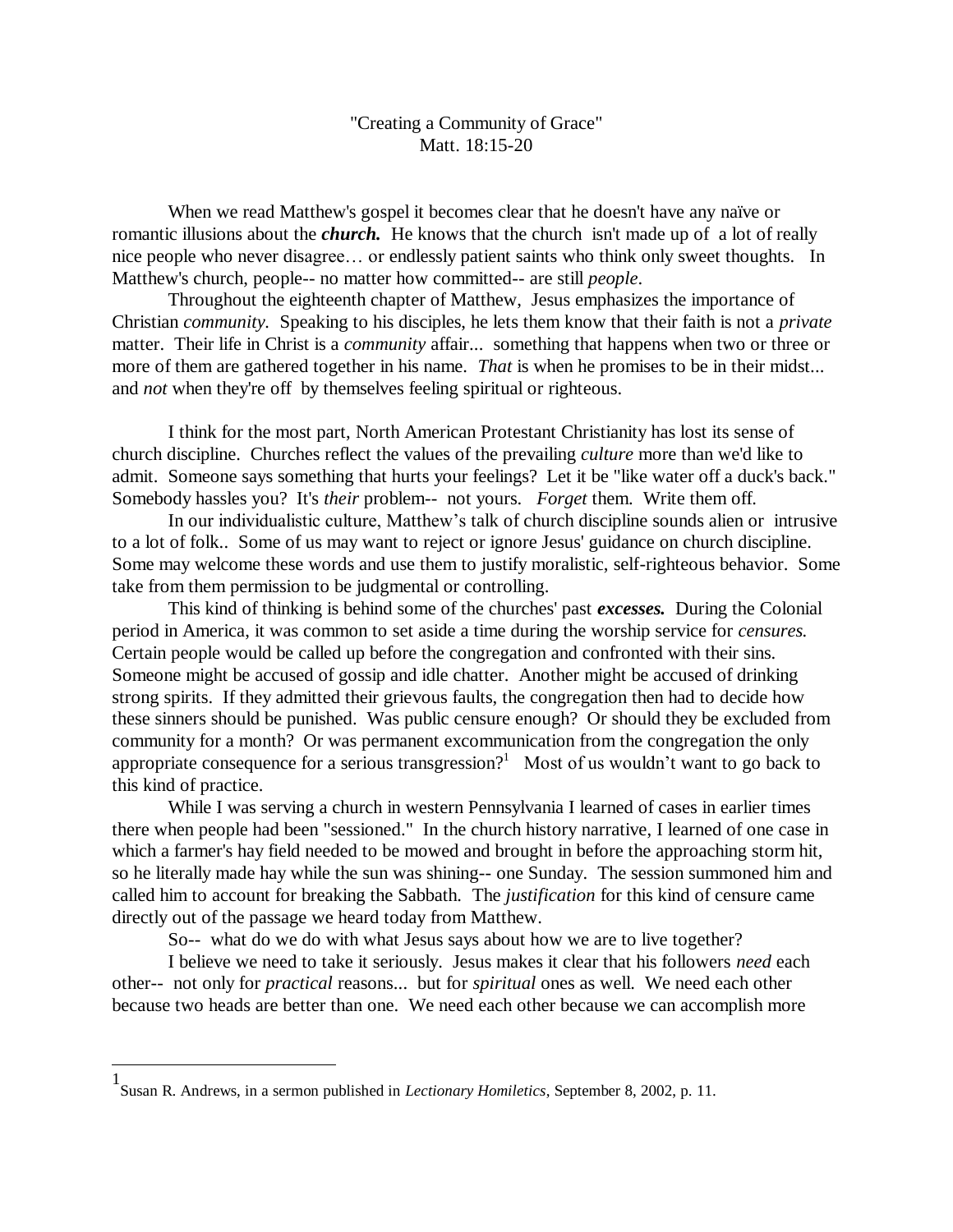together than we can apart. In the church, we need each other like brothers and sisters need each other-- to remind ourselves that we belong to one family.

When families work right, they're God's way of teaching us important things-- like how to share... and how to work together... and how to take care of one another. The way Barbara Brown Taylor puts it,<sup>2</sup> a healthy family has a way of smoothing our rough edges by making us rub against each other, like tumbling pebbles in a jar. When we live with other people, we learn that we can't have everything our own way. We learn to compromise, giving up some of the things *we* want so that *other* people can have some of the things *they* want. We learn to make *sacrifices* for the good of the family and the community. It's never *easy*, learning this give and take. But it's an important part of learning how to be fully *human.*

Another thing that living in a family can teach you is how to *fight-*- especially if you have brothers and sisters to practice on. In families that work *right*, we learn how to fight *fairly.* And we also learn how to make up... how to resolve conflict... tolerate differences... and *forgive* each other for the mean or thoughtless or misguided things we sometimes do.

Unfortunately, a lot of people don't learn these things. Some of us learned the rule of SILENCE-- silence about anything unpleasant. Let's see how many of you can complete this rule I learned growing up: *If you can't say* something *nice-- [ don't say anything at all. ]* 

If you have a problem with someone, keep it to yourself, because harmony-- even the *illusion* of harmony-- is the most important thing. More important than telling the *truth.* More important than your feelings. And more important than you. That's the lesson many families teach, because it's the lesson that's been passed down from one generation to the next.

So, what feels familiar to a lot of us is to just let a controversy slide. We pretend the conflict, the offense never happened. The problem is: it *did* happen.

On some level, we know better, don't we? We know that community is never built up when we "play nice" or when we try to sugarcoat conflict. Community is never served when we create factions... perpetuate gossip... or let anger and frustration fester. Community is never served when inappropriate and destructive behavior is not held accountable.

In today's gospel lesson, Jesus lets us know that, in the CHRISTIAN family, when your brother or sister sins, you need to go and talk to about it. If that doesn't work, you need to keep going back-- taking other people with you next time. You need to do everything in your power to get your brother or sister back in the fold again.

The gospel lesson is trying to tell us that confrontation and truth-telling is a healthy part of community life. If we really love someone, we will hold them accountable. But we will also do everything in our power to continue to include them in the fellowship.

What's at stake here? In his book *The Great Divorce,* C.S. Lewis paints a picture of HELL that's *haunting,* because it bears such resemblance to where many human beings *live.*

Lewis says that hell is like a vast, gray city... a city inhabited only at its outer edges, with rows and rows of empty houses in the middle. Empty because everyone who once lived in them has quarreled with the neighbors and moved... and quarreled with the new neighbors and moved again, leaving empty streets full of empty houses behind them. That's how hell got so BIG, he says. Empty at the center... and inhabited only on the fringes. Because everyone in it chose DISTANCE instead of CONFRONTATION as the solution to a fight.

 $\overline{a}$ 

<sup>2</sup> Barbara Brown Taylor, "Family Fights" in *The Seeds of Heaven* (Forward Movement Publications, 1990), p. 58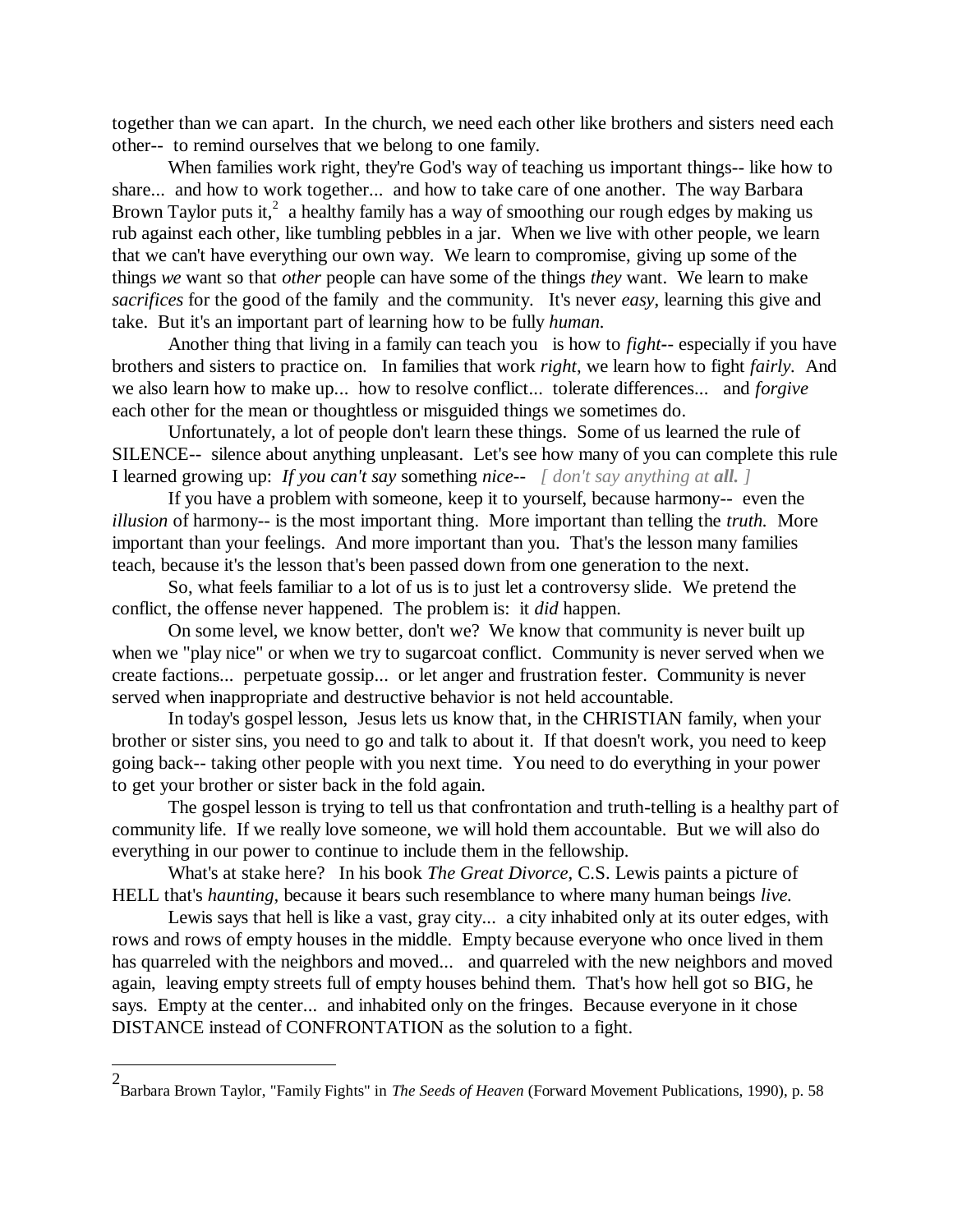By CONFRONTATION, I mean just what the dictionary says: to bring two people face to face... front to front... to sort out what's going on between them. That's what this morning's gospel lesson recommends. And it's what many of us what do just about anything to *avoid.*

We can come up with all kinds of *excuses.* Who am I to *judge?* What is it to me? Me go to her? She's the sinner-- let her come to me. Tell him my feelings are hurt? What if he just hurts them again? I wouldn't know what to say. I'd feel so foolish. And what's the use, anyhow? Things will never change.

Those are all fine excuses, if you don't mind living on the outskirts of HELL. But for those of us who are called to Christian community, they just won't do.

For us, there's something more important than being right or wrong, and that something is keeping the family together.

Nobody said this was *easy!*

 $\overline{a}$ 

I don't know about you, but for me the hardest part of this passage is when we hear that if reconciliation can't be worked out within the gathered church, then we should treat the transgressor like a tax-collector or a Gentile. What does that mean?

The *context* is important. Right before this in Matthew 18 is the story about the lost sheep, the one where Jesus the Good Shepherd leaves the ninety-nine sheep that are safely in the fold in order to go and look for the one lost lamb. All of Jesus' attention is focused on the one who has strayed from the flock. Immediately *following* today's lesson is Peter's question about forgiveness. How many times, Lord, should I forgive my brother?

How many times do I have to forgive? Seventy-seven times? As many as it takes to get him back into the community. Today's gospel lesson is enfolded by examples of compassion and forgiveness. Knowing the *context* helps us to see that the point of community confrontation is not *judgment*-- but *restoration* and *reconciliation.<sup>3</sup>*

Some have interpreted the statement about treating someone like a tax-collector or a Gentile to mean rejection and punishment. But we need to remember that Jesus never treated taxcollectors and Gentiles with contempt. Rather, Jesus loved, included, and transformed the outcasts of society. Remember Zacchaeus, the tax collector? The Samaritan woman caught in adultery? The Roman centurion whose little girl was so sick? And what about Matthew himself, who was a tax-collector when Jesus called him to be a disciple. How did Jesus treat taxcollectors and Gentiles? He called them... touched them... ate with them... and loved them. Jesus never accepted sin, but always loved the sinner.

The bottom line of today's gospel lesson is simple: In Christian community we live in a tension between individual accountability to the standards of Christian community... and inexhaustible compassion to all who share in our community life.

As I said, this isn't *easy!* In some ways, it can be a real *nuisance* to belong to a family. It would be so much easier if we were just a bunch of individuals, loosely bound by similar beliefs... but whose affairs remained an essentially private matter, between us and God.

But according to Jesus, our life *together* is the chief means God has chosen for being with us... and it is of ultimate importance to God. Our life together is the place where we are comforted... confronted... tested... and redeemed by God, through one another. It's the place

<sup>3</sup> I am indebted to Susan Andrews for this insight, in *Lectionary Homiletics*, September 8, 2002, p. 12.